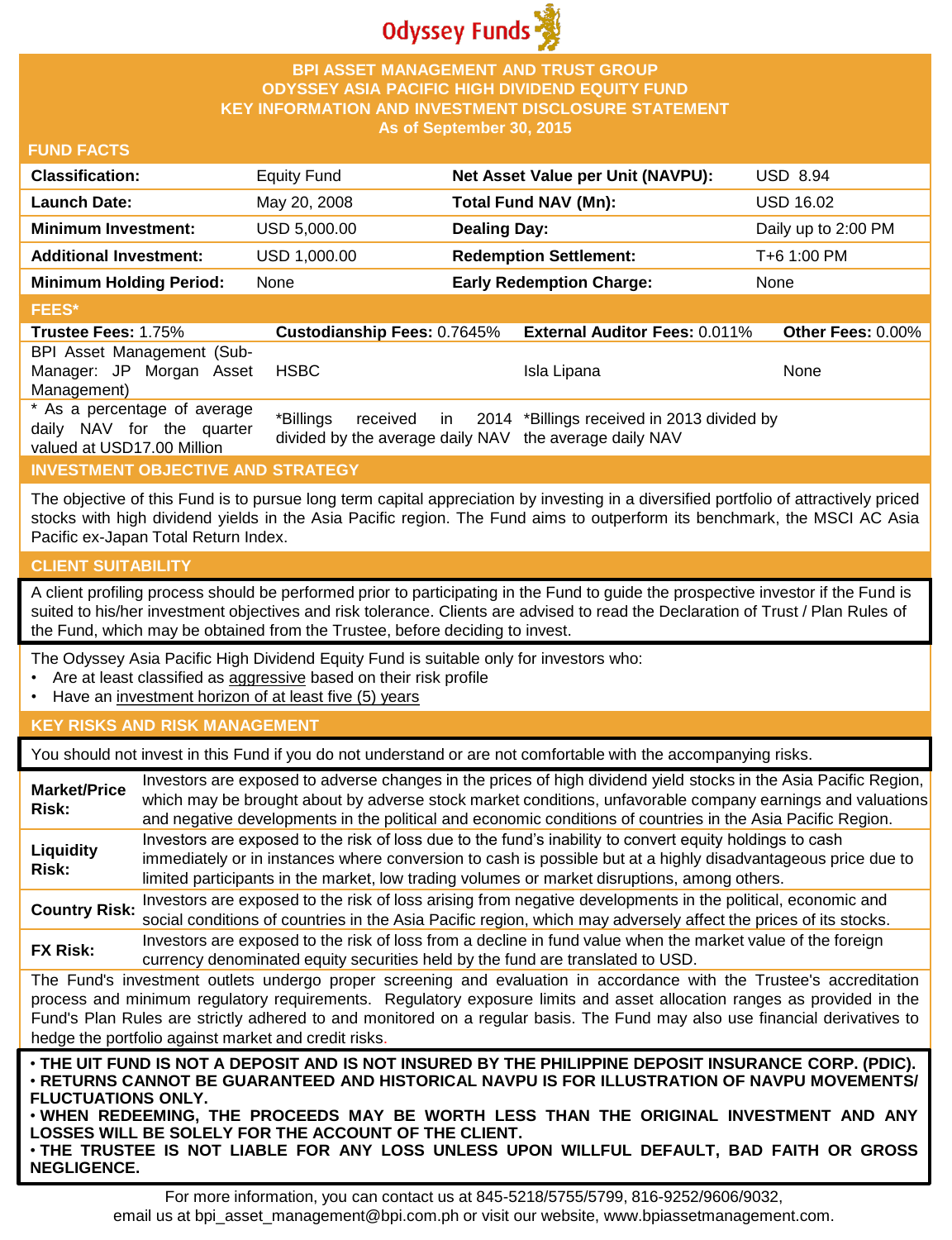## **FUND PERFORMANCE AND STATISTICS AS OF SEPTEMBER 30, 2015**

(Purely for reference purposes and is not a guarantee of future results)



| <b>CUMULATIVE PERFORMANCE (%) 1</b>    |          |          |          |             |          |                   |
|----------------------------------------|----------|----------|----------|-------------|----------|-------------------|
|                                        | 1 mo     | 3 mos    | 6 mos    | <b>1 YR</b> | 3 YRS    | S.I.5             |
| Fund                                   | $-3.04$  | $-14.04$ | $-14.20$ | $-12.70$    | $-6.29$  | $-10.60$          |
| <b>Benchmark</b>                       | $-2.90$  | $-16.63$ | $-17.48$ | $-14.46$    | $-2.89$  | $-1.71$           |
| <b>ANNUALIZED PERFORMANCE (%) 1</b>    |          |          |          |             |          |                   |
|                                        | 1 YR     | 2 YRS    | 3 YRS    | 4 YRS       | 5 YRS    | S.I. <sup>5</sup> |
| Fund                                   | $-12.70$ | $-4.73$  | $-2.14$  | 2.62        | $-1.38$  | $-1.51$           |
| <b>Benchmark</b>                       | $-14.46$ | $-4.80$  | $-0.97$  | 3.99        | 0.34     | $-0.23$           |
| <b>CALENDAR YEAR PERFORMANCE (%) 1</b> |          |          |          |             |          |                   |
|                                        | YTD      | 2014     | 2013     | 2012        | 2011     | 2010              |
| Fund                                   | $-13.12$ | 7.08     | $-5.41$  | 21.10       | $-18.24$ | 15.46             |
| <b>Benchmark</b>                       | $-13.97$ | 3.71     | 2.65     | 22.75       | $-15.59$ | 19.24             |

| NAVPU over the past 12 months |       |
|-------------------------------|-------|
| Highest                       | 11.28 |
| Lowest                        | 8.76  |
|                               |       |

| <b>STATISTICS</b>                        |         |
|------------------------------------------|---------|
| Portfolio Beta                           | 0.95    |
| Volatility, Past 1 Year (%) <sup>2</sup> | 15.52   |
| Sharpe Ratio <sup>3</sup>                | -0.91   |
| Information Ratio <sup>4</sup>           | $-0.07$ |
| <b>Current Number of Holdings</b>        | 77      |
|                                          |         |

## <sup>1</sup>Returns are net of fees.

<sup>2</sup>Measures the degree to which the Fund fluctuates vis-à-vis its average return over a period of time.

<sup>3</sup>Used to characterize how well the return of a Fund compensates the investor for the level of risk taken. The higher the number, the better.

<sup>4</sup>Measures reward-to-risk efficiency of the portfolio relative to the benchmark. The higher the number, the higher the reward per unit of risk.

<sup>5</sup>Since inception.

\*Declaration of Trust is available upon request through branch of account.

| <b>PORTFOLIO COMPOSITION</b>                                     |               | <b>TOP TEN HOLDINGS</b>    |
|------------------------------------------------------------------|---------------|----------------------------|
| <b>Allocation</b>                                                | % of Fund     | <b>Name</b>                |
| Equities<br>Cash and Other Receivables                           | 96.95         | <b>HSBC Holdings</b>       |
| <b>Top Five Sector Holdings (Equity Portion)</b>                 | 3.05          | Korea Electric Power       |
| <b>Financials</b>                                                | 55.67         | China Mobile               |
| Industrials<br>Telecommunications                                | 11.30<br>9.74 | <b>DBS Group Holdings</b>  |
| Energy                                                           | 9.32          | <b>QBE Insurance Group</b> |
| <b>Utilities</b>                                                 | 7.04          | <b>BOC Hong Kong</b>       |
| <b>Top Five Country Weightings (Equity Portion)</b><br>Australia | 26.58         | <b>PTT</b>                 |
| China                                                            | 18.02         | <b>SK Innovation</b>       |
| Hong Kong<br>Korea                                               | 15.09         | Bangkok Bank               |
| Thailand                                                         | 13.23<br>9.74 | China Construction Ba      |

| √ame                 | % of Equities |
|----------------------|---------------|
| <b>ISBC Holdings</b> | 449           |
| Korea Electric Power | 4.07          |
|                      |               |

| <b>HSBC Holdings</b>       | 4.49 |
|----------------------------|------|
| Korea Electric Power       | 4.07 |
| China Mobile               | 3.65 |
| DBS Group Holdings         | 3.38 |
| <b>QBE Insurance Group</b> | 3.12 |
| BOC Hong Kong              | 3.08 |
| PTT                        | 3.06 |
| <b>SK</b> Innovation       | 2.66 |
| Bangkok Bank               | 2.64 |
| China Construction Bank    | 2.51 |

## **RELATED PARTY TRANSACTIONS\***

The Fund has no investments and trade transactions with Bank of the Philippine Islands, its subsidiaries and related parties.

\* Related party in accordance with BPI's internal policy.